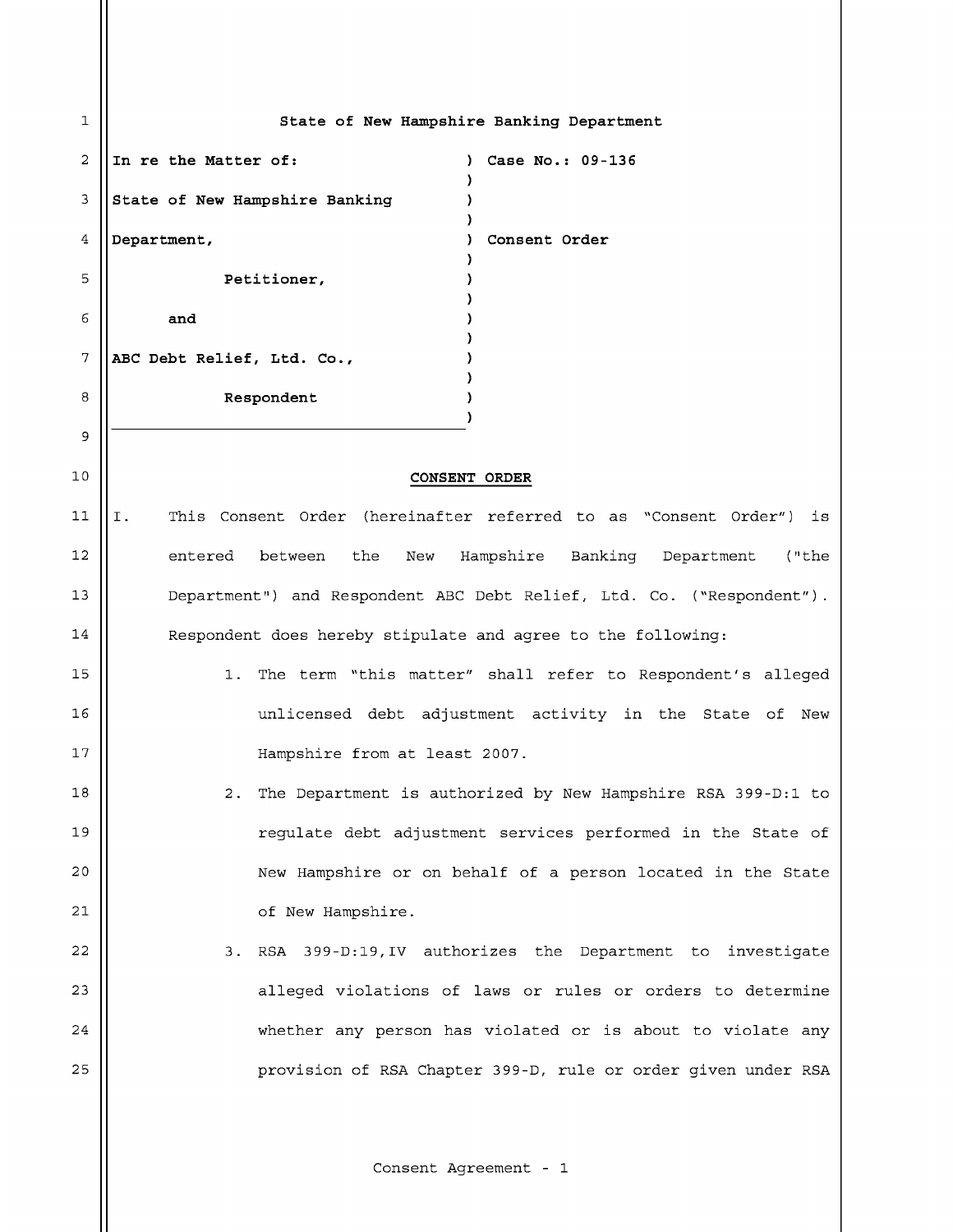Chapter 399-D or other applicable state and federal laws and regulations.

4. RSA 399-D:22 authorizes the Department to perform examinations of Respondent's debt adjustment business.

 $\mathbf{1}$ 

 $\overline{a}$ 

 $\mathsf 3$ 

 $\bf 4$ 

5

6

 $\overline{7}$ 

8

9

- 5. Respondent acknowledges that RSA 399-D:2, IV (e) states the definition of debt adjustment includes a person engaging in the debt adjustment business including but not limited to acting upon outstanding debt adjustment contracts.
- 6. Respondent acknowledges that RSA 399-D:3, I states that any 10 || person that, in its own name or on behalf of other persons, engages in the business of debt adjustment in New Hampshire 12 || or with New Hampshire consumers shall be required to obtain a 13 || license from the Department.
- 14  $\vert$  7. Respondent acknowledges that RSA 399-D:3, III states that if a 15 || person, or a person's members, officers, directors, agents, 16 || and employees, violates RSA 399-D:3, I, the debt adjustment 17 || contract shall be void and the person shall have no right to 18 c ollect, re c e i ve , or reta i n any inter e s t o r cha rg e s 19 || whatsoever whether paid or received directly or indirectly. 20 || Any such direct or indirect compensation received by the 21 person shall be refunded to the consumer.
- $22$   $\vert$  8. Respondent acknowledges that RSA 399-D:14,I states in part 23  $\parallel$  that "No licensee shall be entitled to any fee against the 24 | debtor, upon any contract, until the debt adjustment program 25 || is arranged and approved by the debtor."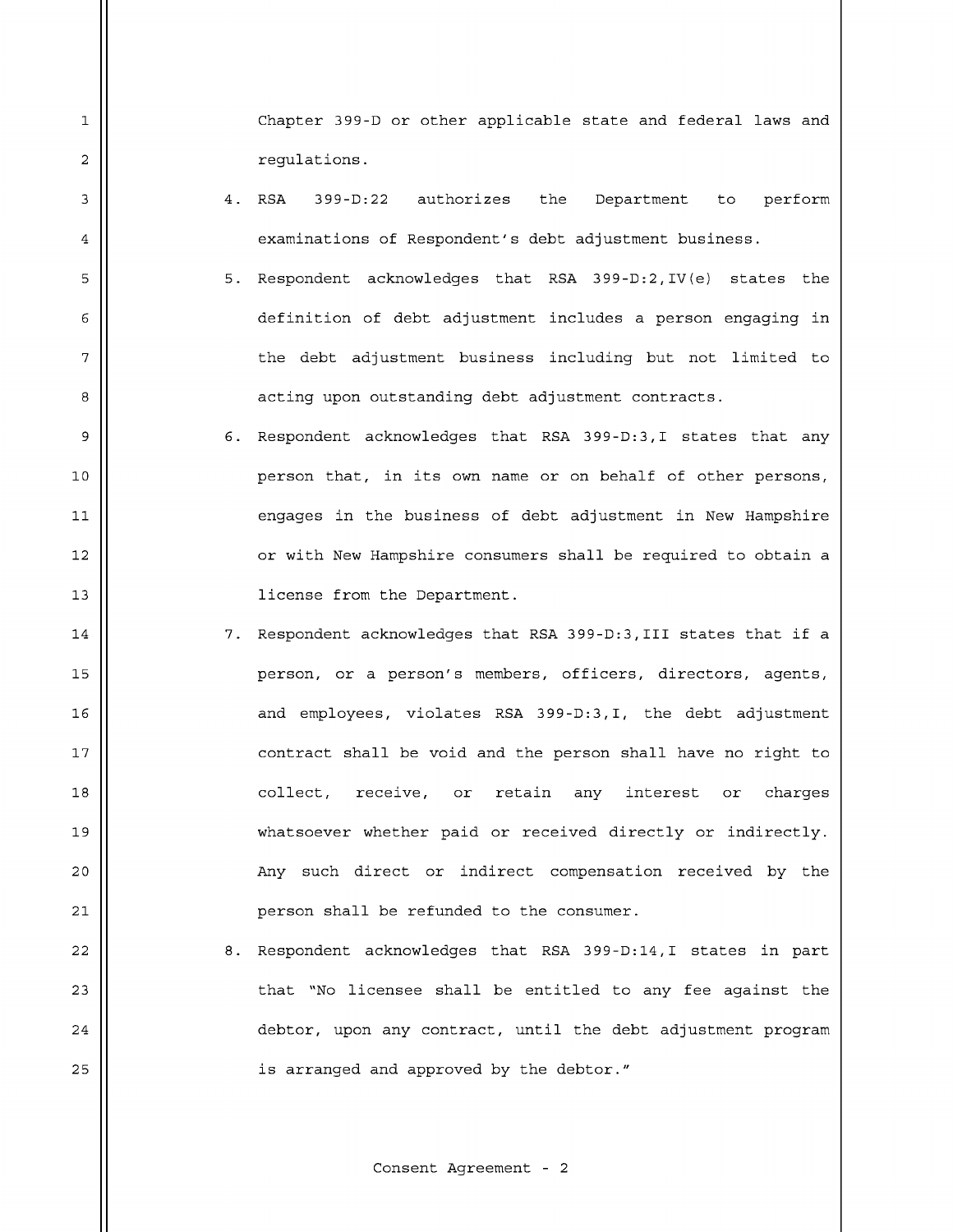9. This matter concerns at least seventy-six (76) New Hampshire consumers ("debtors") whose fees Respondent shall refund pursuant to the Department's initial investigation of this matter.

 $\mathbf{1}$ 

 $\overline{a}$ 

 $\mathsf 3$ 

 $\bf 4$ 

5

6

 $\overline{7}$ 

8

9

- 10. The Department and Respondent would like to avoid formal proceedings, and further expense, and to finally resolve this matter under the terms and conditions set forth below.
	- 11. The terms of this Consent Order are a fair and reasonable disposition of this matter and are in the public interest.
- 10 || 12. In consideration of the mutual promises and representations set forth herein, and in further consideration of the 12 Department's reliance upon the substantial accuracy and good 13 || faith of the representations and submissions made to it by 14 | Respondent, the Department and Respondent intending to be 15 || legally bound herein, agree to the terms and conditions 16 below.
- 17 ||II. For purposes of amicably resolving and closing the above-referenced 18 || matter, and without admission of any liability or wrongdoing, the 19 || above named Respondent and the Department hereby agree to the 20 | following terms and conditions:
- 21  $\parallel$  1. Respondent agrees that it has voluntarily entered into this 22 | Agreement without reliance upon any discussions between the 23 D epartment and R e spondent, without promise o f a b e n e fit o f 24 any kind (other than c o ncessions contained in t h i s C o n sent 25 | Crder) and without threats, force, intimidation, or coercion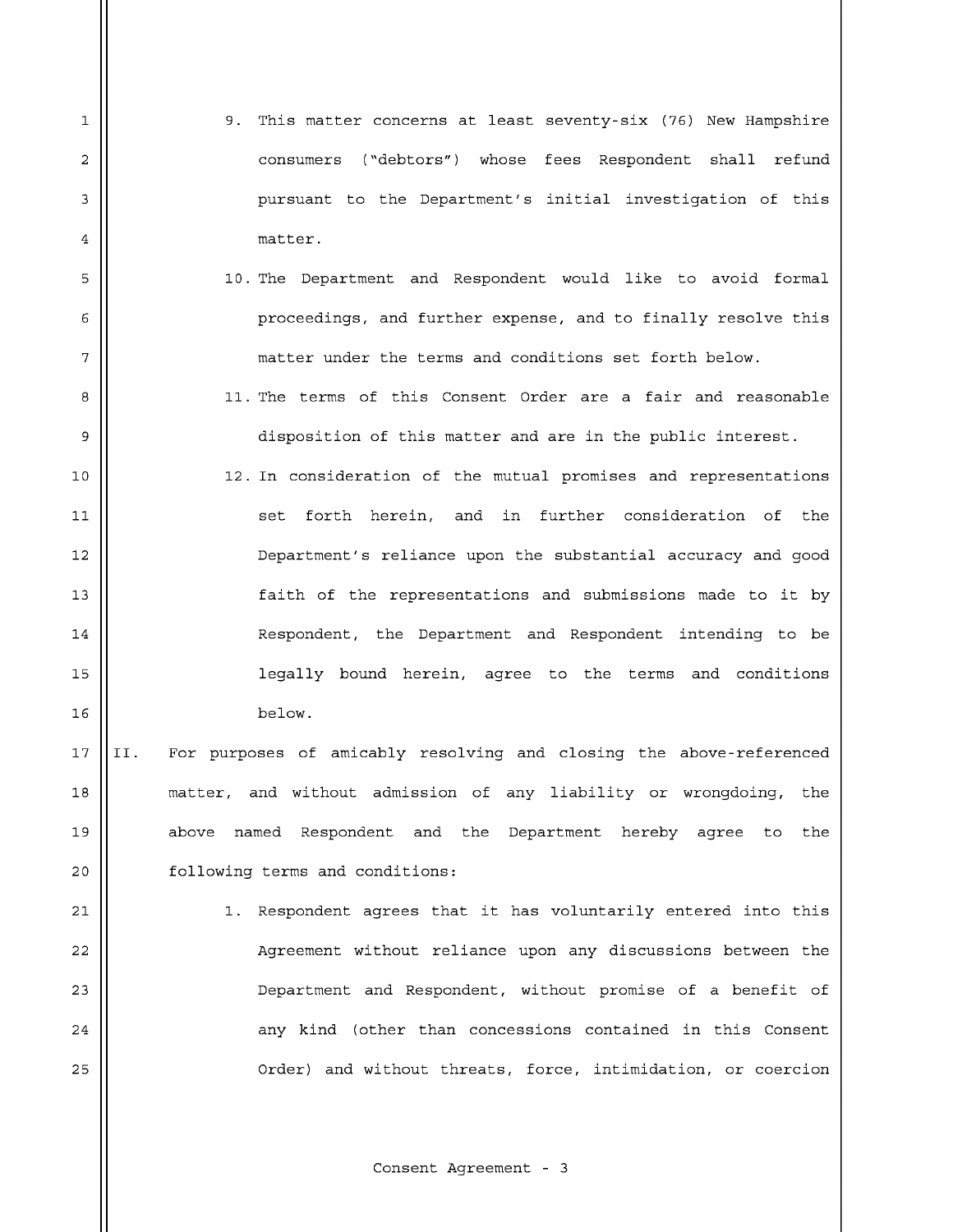| 1  | оf<br>kind. Respondent further acknowledges<br>its<br>any        |
|----|------------------------------------------------------------------|
| 2  | understanding of the nature of the offenses alleged herein,      |
| 3  | including the penalties provided by law.                         |
| 4  | 2. Respondent agrees to waive any and all rights to a hearing    |
| 5  | and appeal thereof.                                              |
| 6  | 3. Respondent agrees that it will not deny the factual basis for |
| 7  | this Consent Order to which it has stipulated above and will     |
| 8  | give conflicting statements about<br>such<br>facts<br>not<br>or  |
| 9  | its involvement in the stipulated facts.                         |
| 10 | 4. Respondent agrees that all terms of this Consent Order are    |
| 11 | contractual and none is a mere recital.                          |
| 12 | 5. Respondent represents and warrants that it has all the        |
| 13 | necessary rights, powers and ability to carry out all of the     |
| 14 | of this Consent Order which are applicable to<br>terms           |
| 15 | Respondent.                                                      |
| 16 | 6. Respondent represents and warrants that it can accomplish the |
| 17 | full relief contemplated and required herein and that all        |
| 18 | parents, subsidiaries, affiliates, and successors necessary      |
| 19 | to effectuate the full relief contemplated by this Consent       |
| 20 | Order are parties to this Consent Order.                         |
| 21 | 7. Respondent represents and warrants that it has obtained all   |
| 22 | third-party approvals necessary to comply with the Consent       |
| 23 | Order.                                                           |
| 24 | 8. Respondent acknowledges that the Department is relying upon   |
| 25 | representations and warranties of Respondent, stated<br>the      |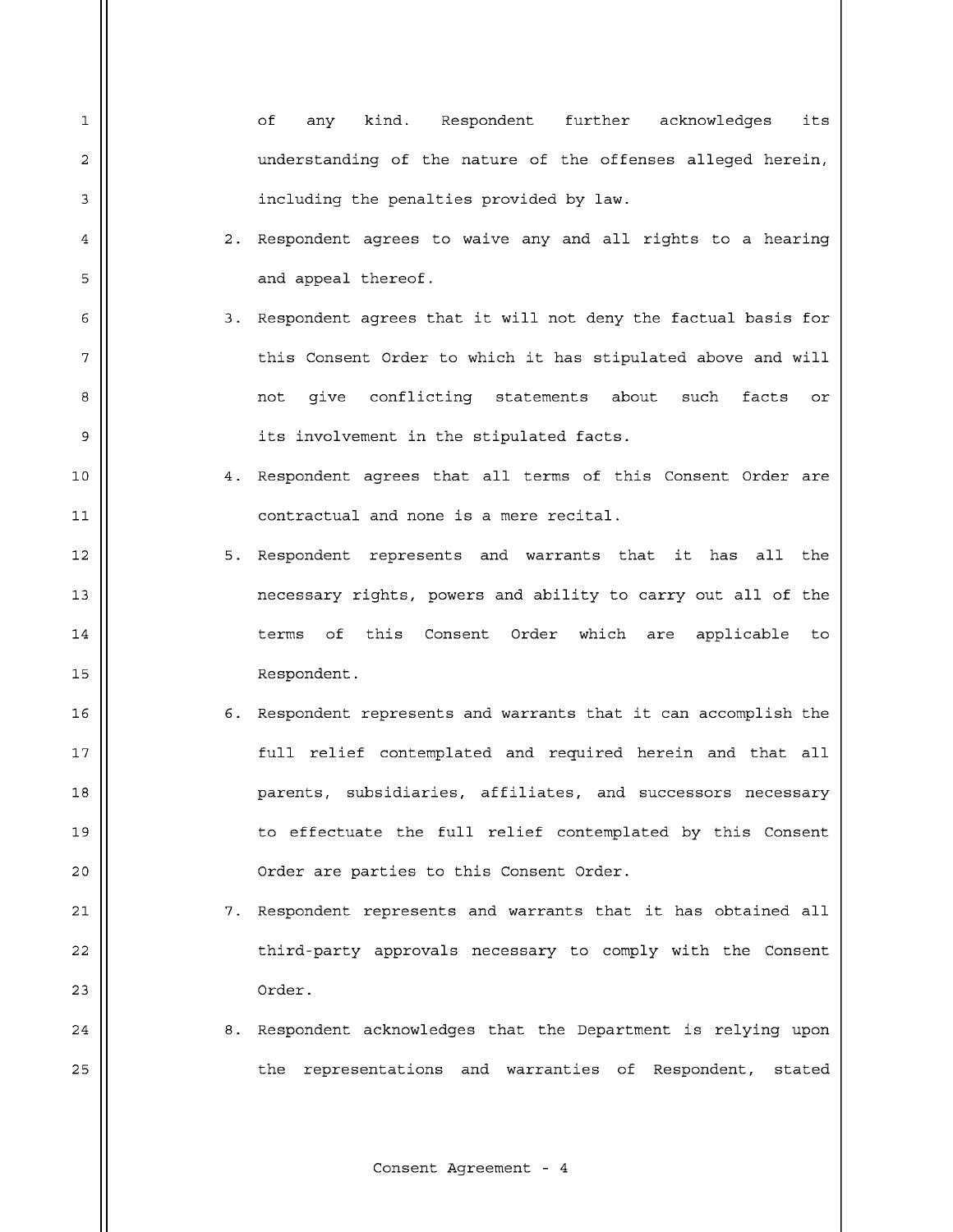herein, in making its determination in this matter.

 $\mathbf{1}$ 

 $\overline{a}$ 

 $\mathsf 3$ 

 $\bf 4$ 

5

6

 $\overline{7}$ 

8

9

 $11$ 

- 9. The Commissioner orders the Respondent to cease and desist from violations of RSA Chapter 399-D and Respondent agrees to comply with RSA Chapter 399-D, and any rules or orders thereunder.
- 10. Therefore, Respondent must obtain a debt adjustment license with the Department and must begin filing an application with the Department contemporaneously with its execution of this Consent Order.
- 10 || 11. Subject to the terms of this Consent Order, Respondent consents to the entry of an administrative penalty of  $12$   $\parallel$   $\frac{1}{2}$ ,000.00, which shall be paid to the Department 13 || contemporaneously with the execution of this Consent Order.
- 14 || 12. Subject to the terms of this Consent Order, Respondent agrees 15 || to immediately pay \$700.00 to the Department. The amount 16 represents t h e back lice n s e fee o f \$500.0 0 f o r 2 009 17 || and \$200.00 for 2007 and 2008.
- 18 || 13. Respondent agrees to immediately refund the seventy-six (76) 19 || consumers the fees charged (totaling \$131,929.46) minus 20 || \$5,924.65 which has already been refunded to Consumers, such 21 || amounts of which shall be paid contemporaneously with the 22 | execution of this Consent Order. The amounts corresponding 23  $\parallel$  to each Consumer as set out in Attachment A shall be herein  $24$  || incorporated by reference.

25 14. Respondent acknowledges the amounts to be paid above exclude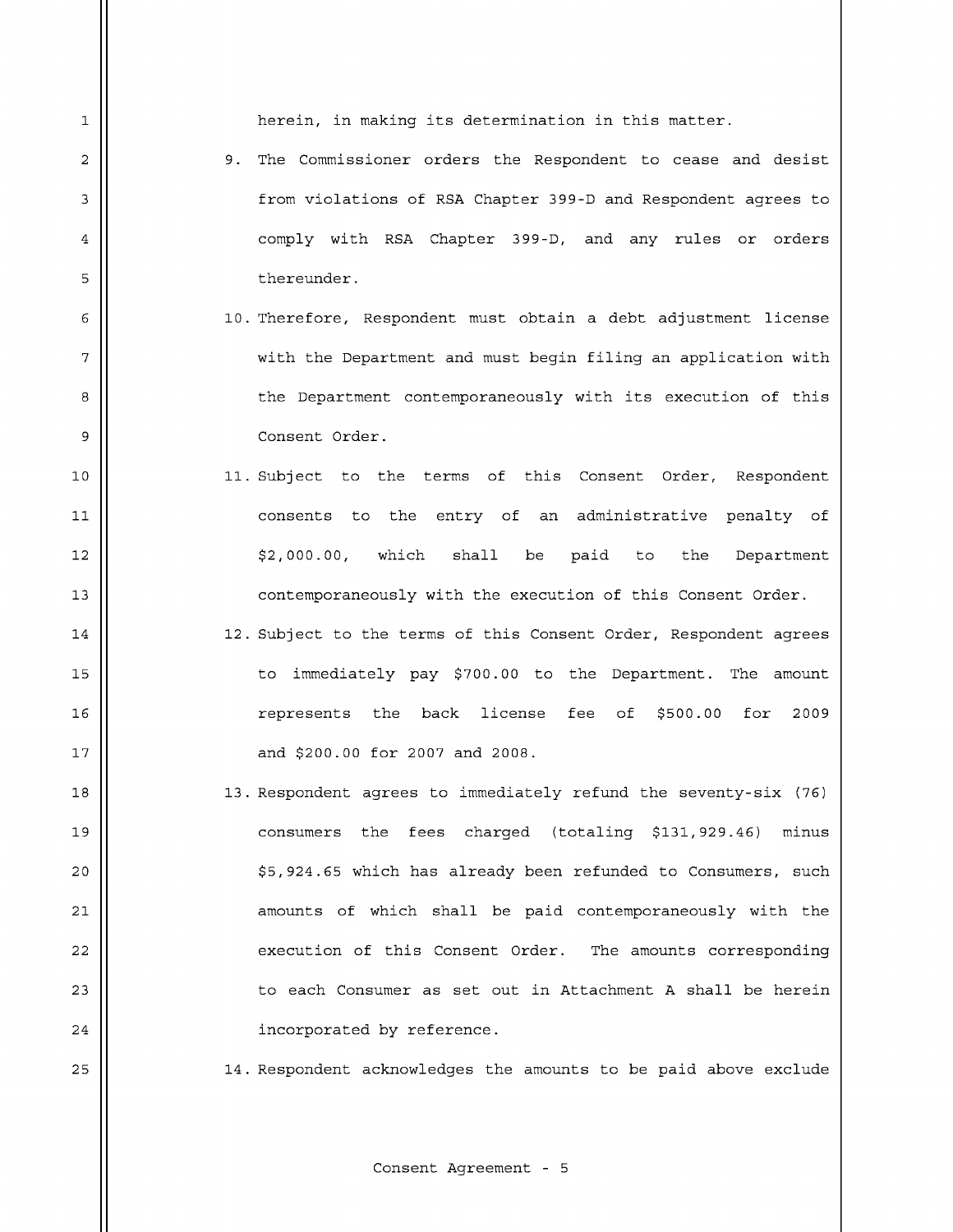any fees incurred as a result of a pre-licensing examination the above named Respondent hereby agree will be paid when such examination is conducted by the Department. 15. Respondent agrees to amend its consumer debt adjustment contract ("Contract") for New Hampshire consumers to comply with RSA Chapter 399-D, including but not limited to addressing the following: a. Amend Paragraph 2 of the Contract entitled "Scope of Agreement" to comply with RSA 399-D:14, II and RSA  $10$  ||  $399-D:20$ ; b. Delete the provision in Paragraph 2 of the Contract 12 || entitled "Scope of Agreement" concerning an Exhibit 13 || A since an Exhibit A does not appear to exist; 14 || c. Both Paragraph 8 entitled "Governing Law; 15 Severability" and P a ragraph 9 e n t itled "Arbitration 16 o f Di spu t e" mu st add r es s t he i s sue t h at New 17 || Hampshire law also applies pursuant to RSA 399-D:1 18 || in an administrative hearing brought by the 19 || Department or Consumer; 20 || d. Amend Paragraph 13 entitled "Cancellation" because 21 the last sentence concerning upfront non-refundable  $22$  ||  $\qquad \qquad$  fees does not comply with RSA 399-D:14, IV; 23 || e. Amend the Contract to include a payment schedule 24 || since compliance cannot be determined with RSA 399- $25 \parallel$  D:15;

 $\mathbf{1}$ 

 $\overline{a}$ 

3

 $\bf 4$ 

5

6

 $\overline{7}$ 

8

9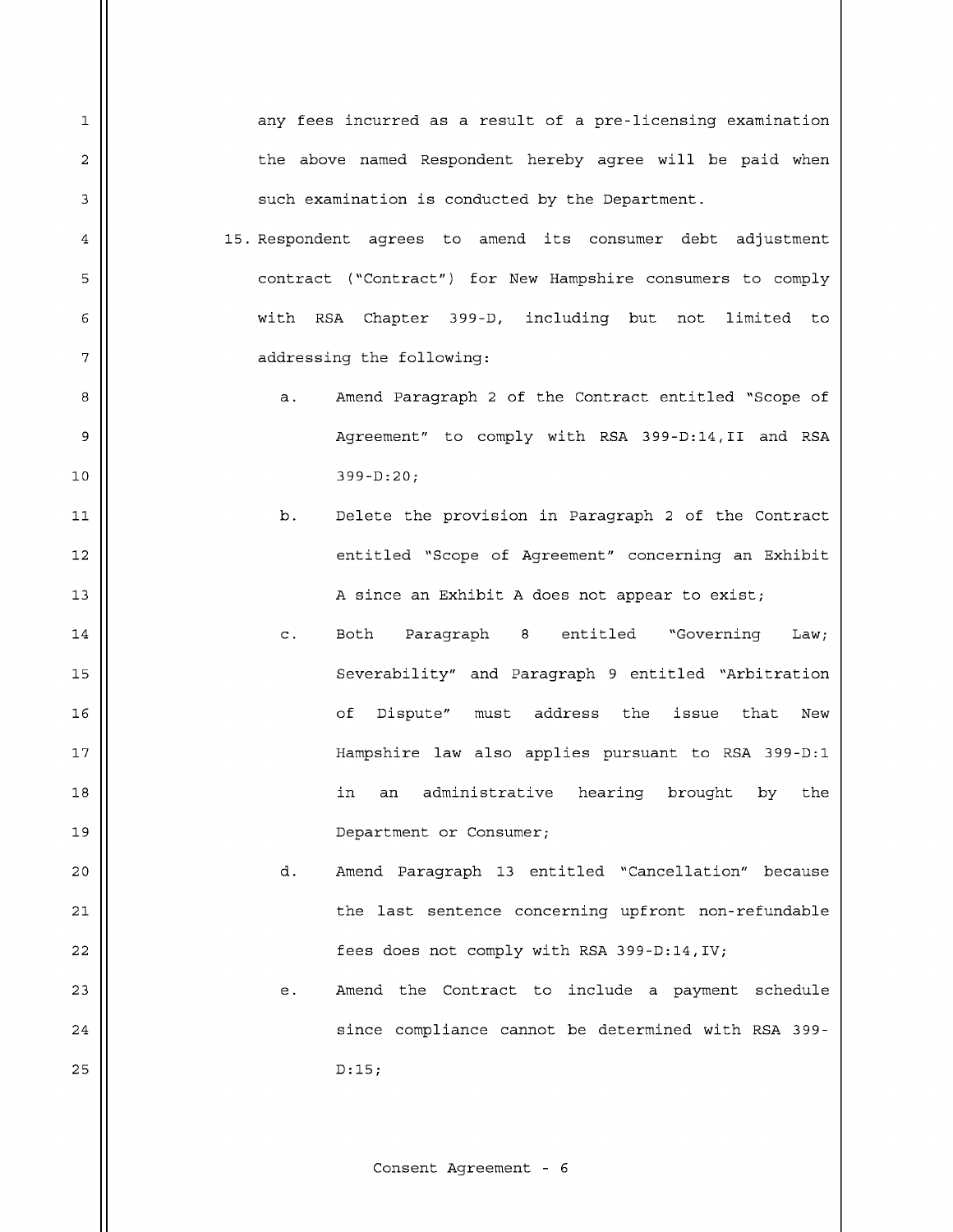f. Amend the Contract to include or incorporate by  $\mathbf{1}$ reference a budget analysis as mandated by RSA 399- $\overline{a}$ 3  $D:15, II;$ g. Amend the Contract to include an end date as  $\bf 4$ 5 mandated by RSA 399-D:20; Amend Paragraph 11 entitled "Payment to Creditor" 6 h.  $\overline{7}$ and Paragraph 12 entitled "Payment of Fee" to comply with RSA 399-D:14, I, specifically: 8 9  $(1)$ . the fees must be amortized equally over 10 || **the term of the Contract**;  $(2)$ . the fees cannot be collected by  $11$ 12 || Respondent ABC Debt Relief until the Contract 13 has been i n f u l l f or c e f or at l ea st 3 0 day s ;  $\begin{array}{c|c|c|c|c|c} \hline 14 & \multicolumn{1}{c|}{\quad} & \multicolumn{1}{c|}{\quad} & \multicolumn{1}{c|}{\quad} & \multicolumn{1}{c|}{\quad} & \multicolumn{1}{c|}{\quad} & \multicolumn{1}{c|}{\quad} & \multicolumn{1}{c|}{\quad} & \multicolumn{1}{c|}{\quad} & \multicolumn{1}{c|}{\quad} & \multicolumn{1}{c|}{\quad} & \multicolumn{1}{c|}{\quad} & \multicolumn{1}{c|}{\quad} & \multicolumn{1}{c|}{\quad} & \multicolumn{1}{c|}{\quad} &$ 15 d ebtor ha s m a d e a p a y m en t t o R e s p ondent A B C 16 Debt R el i e f f or di s t r i bu t i on t o t h e debt or ' s 17 || creditors; and 18 || (4). fees Respondent ABC Debt Relief receives 19 a s ex pr e s s e d i n per c ent ag es i n RSA 3 99 20 D :14,III c a n no t b e det e r m ined b a s e d o n the 21 **current version of the Contract; and** 22 || i. Ensure the "Limited Power of Attorney" does not 23 || violate RSA 399-D:17.  $24$  ||  $\hspace{1cm}$  16. Respondent acknowledges that failure to make payment as 25 || agreed above may result in civil and/or criminal penalties.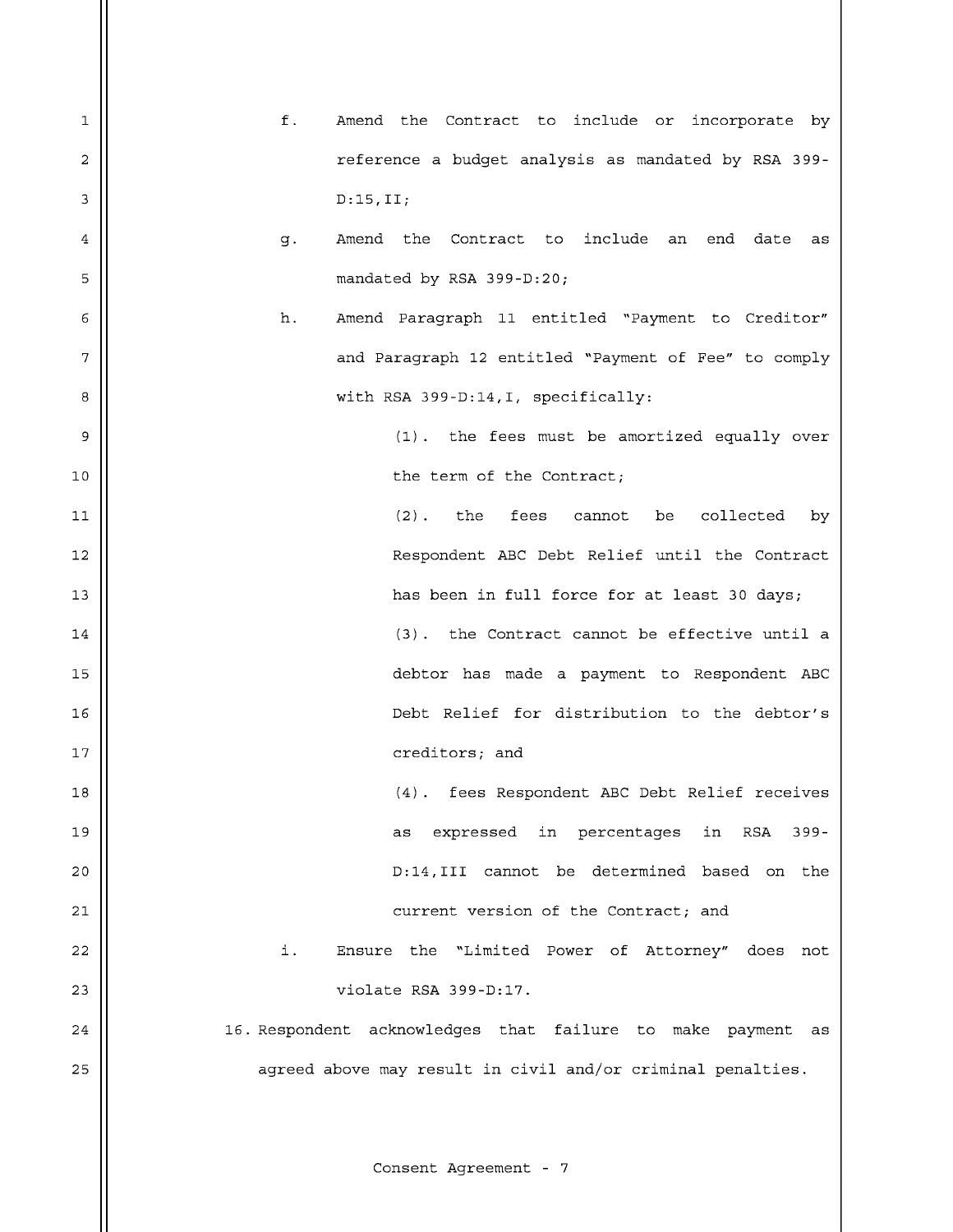17. Respondent agrees to sign and return this Consent Order along with the penalties and monies listed above to the Department on or before 4:30 p.m. on February 5, 2010 or the Department shall withdraw this offer and issue an enforcement order.

 $\mathbf{1}$ 

 $\overline{2}$ 

3

 $\sqrt{4}$ 

5

6

7

8

9

 $11$ 

18. Upon completion of all the requirements within this Consent Order, the Department shall, if all statutory requirements have been met, issue a debt adjuster license to Respondent.

19. This Consent Order shall become effective immediately upon the date of its issuance, which is upon the Commissioner's 10 || signature.

20. The provisions of this Consent Order shall remain effective 12 || and enforceable except to the extent that, and until such 13 time as, any provisions of this Consent Order shall have been 14 || modified, terminated, suspended, or set aside by the Bank 15 || Commissioner or upon an order of a court of competent 16 || iurisdiction.

17 ||III. This Agreement represents the complete and final resolution of, and 18 || discharge of any basis for any civil or administrative proceeding by 19 || the Department against the Respondent for violations arising as a 20 || result of or in connection with any actions or omissions by the 21 Respondent through the date of this Consent Order as it applies to the  $22$  allegations in this matter; provided, however, this release does not 23 || apply to facts not known by the Department or not otherwise provided  $24$  | by the Respondent to the Department as of the date of this Consent 25 | Order nor to actions for restitution under RSA 383:10-d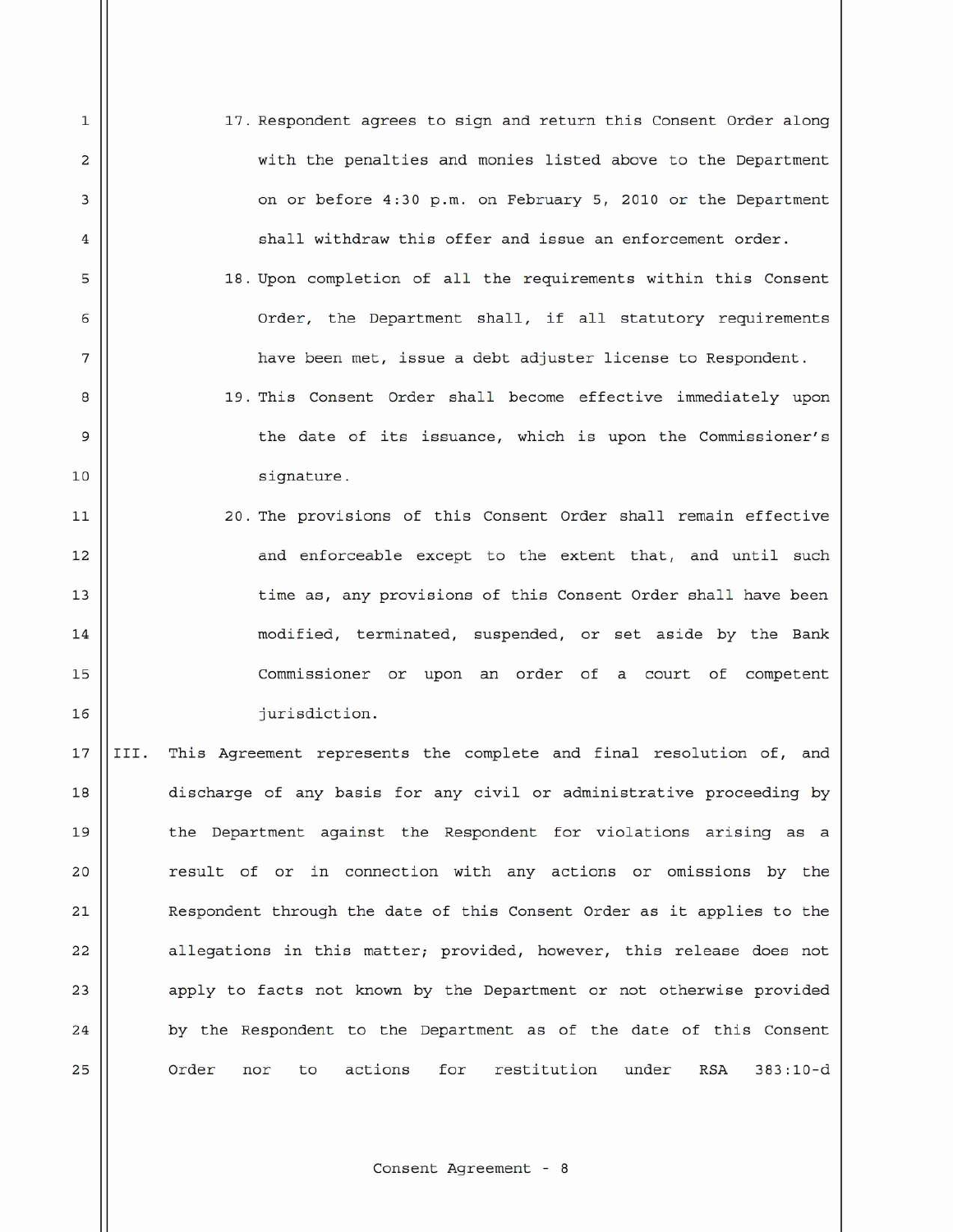(excluding restitution provided previously), or any possible actions related to the examination to be completed prior to licensure with the Department. Such facts would include, but not be limited to, any consumer harm from Respondent's actions. The Department expressly reserves its right to pursue any administrative, civil or criminal action or remedy available to it should the above named Respondent breach this Consent Order or in the future violate the Act or rules and orders promulgated thereunder.

14 || [REMAINDER OF PAGE INTENTIONALLY LEFT BLANK]

10

 $11$ 

 $\mathbf 1$ 

 $\overline{\mathbf{c}}$ 

3

 $\overline{\mathbf{4}}$ 

5

 $\epsilon$ 

7

 $\bf 8$ 

9

12

13

15

16

17

18

19

20

21

22

23

24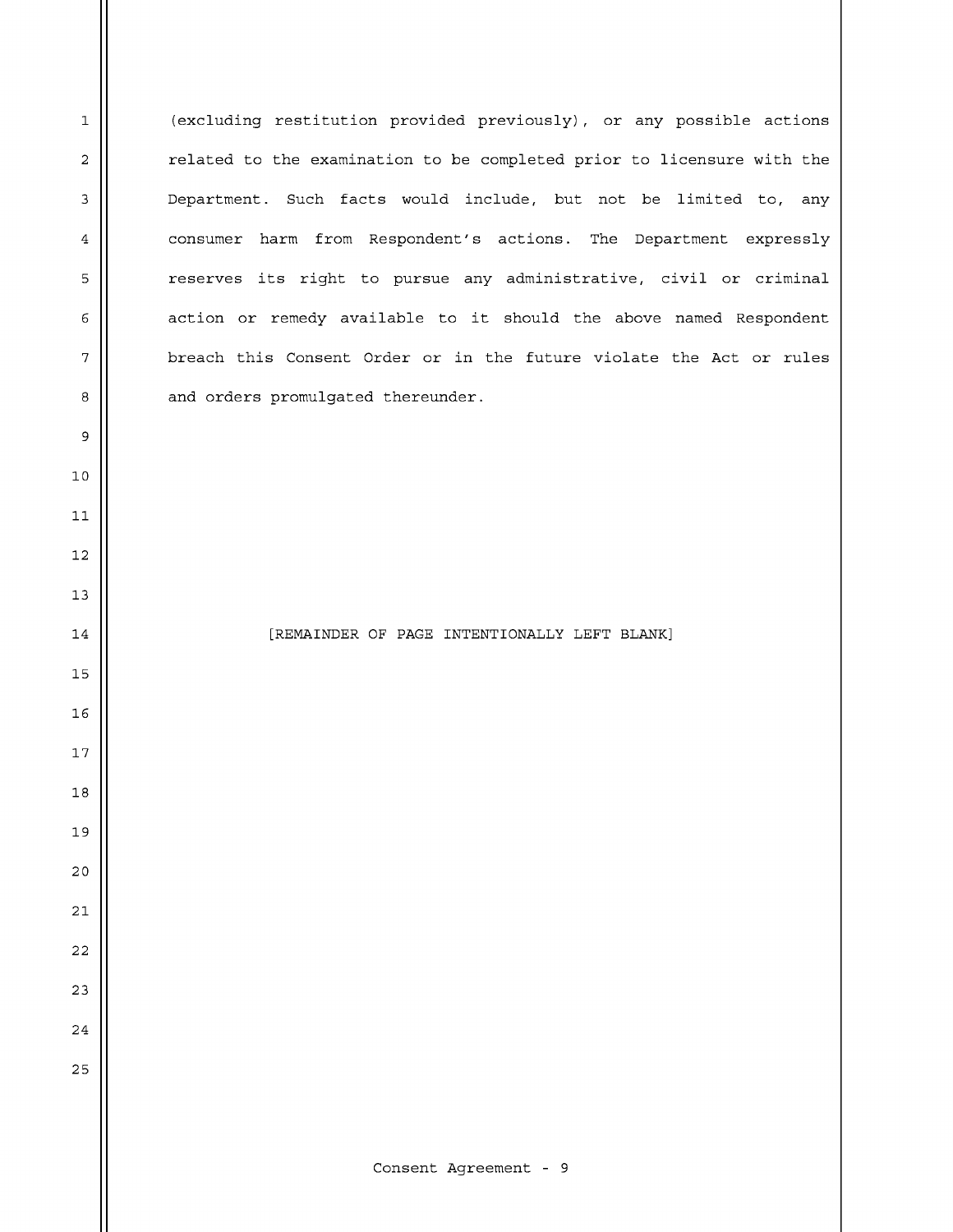| 1              | WHEREFORE, based on the foregoing, we have set our hands to this Agreement, |
|----------------|-----------------------------------------------------------------------------|
| 2              | with it taking effect upon the signature of Peter C. Hildreth, Bank         |
| 3              | Commissioner.                                                               |
| 4              |                                                                             |
| 5              | Recommended this 26th day of January, 2010 by                               |
| 6              |                                                                             |
| $\overline{7}$ | /s/<br>Maryam Torben Desfosses, Hearings Examiner, Consumer Credit Division |
| 8              |                                                                             |
| 9              | Executed this 1st day of February, 2010 by                                  |
| 10             |                                                                             |
| 11             | Lloyd Regner<br>/s/<br>(signature)<br>(print name)                          |
| 12             | Representative for ABC Debt Relief, Ltd. Co.                                |
| 13             | SO ORDERED,                                                                 |
| 14             |                                                                             |
| 15             | Recommended this 10th day of February, 2010 by                              |
| 16             |                                                                             |
| 17             |                                                                             |
| 18             | /s/                                                                         |
| 19             | Peter C. Hildreth,<br>Bank Commissioner                                     |
| 20             |                                                                             |
| 21             | NOTE: VIOLATION OF A CEASE AND DESIST ORDER IS A CRIMINAL                   |
| 22             | OFFENSE.                                                                    |
| 23             |                                                                             |
| 24             |                                                                             |
| 25             |                                                                             |
|                |                                                                             |
|                | Consent Agreement - 10                                                      |
|                |                                                                             |

 $\parallel$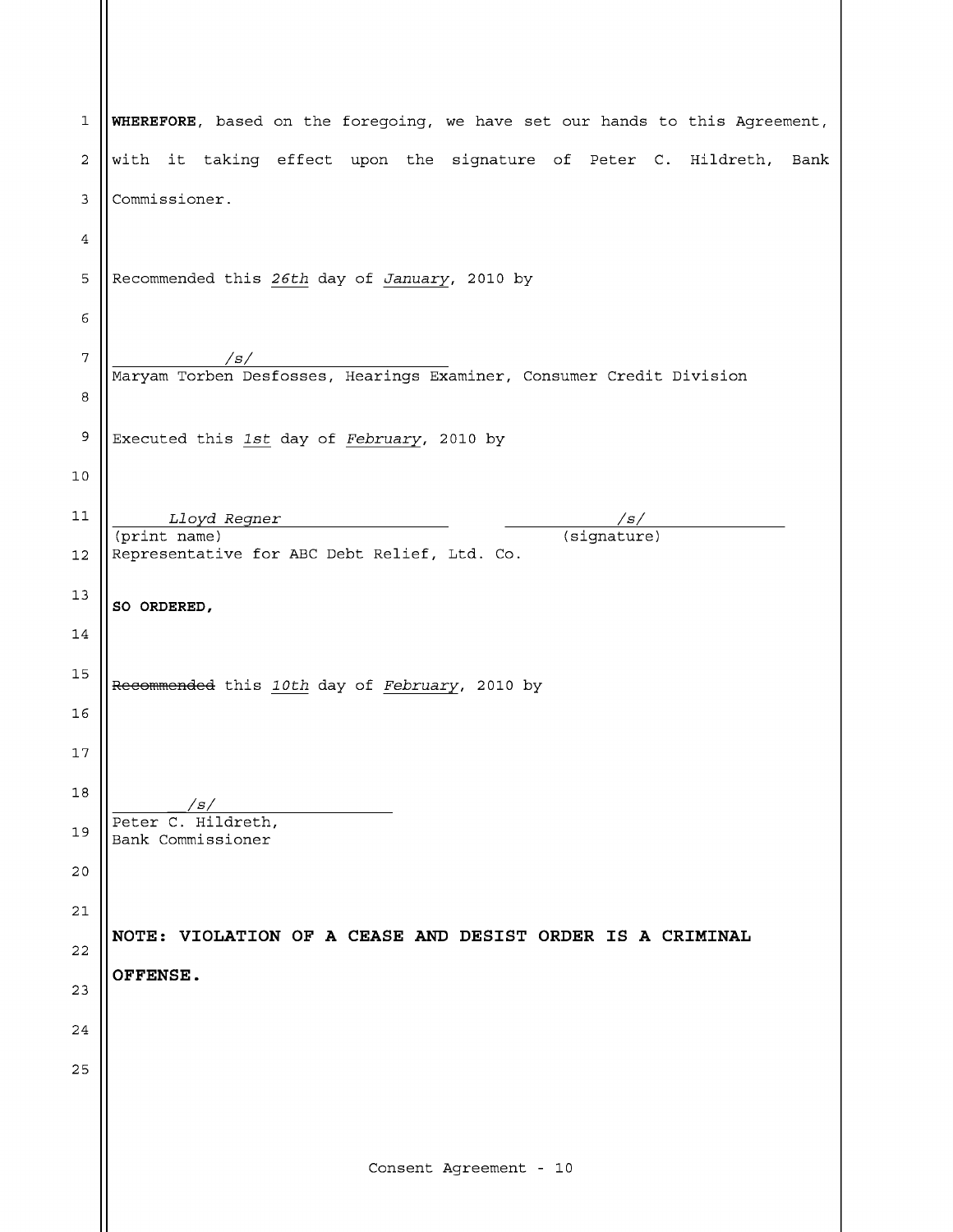## ATTACHMENT A TO THE CONSENT ORDER:

 $\mathbf 1$ 

 $\sqrt{2}$ 

 $\overline{3}$ 

 $\bf 8$ 

## ABC Debt Relief, Ltd. Co., et al.

## DOCKET #09-136

The Department hereby presents the following list of Consumers who are  $\overline{4}$ entitled to restitution in the form of fees charged and collected when 5  $\epsilon$  $\vert$  Respondent ABC Debt Relief conducted debt adjustment activity in the State  $\overline{7}$ of New Hampshire without a debt adjuster license from 2007 to the present:

| 9           | <b>CONSUMER NUMBER</b> | TOTAL RESTITUTION |
|-------------|------------------------|-------------------|
| $10$        | $\overline{1}$         | \$3,389.94        |
| $11\,$      | $\overline{2}$         | 55,860.90         |
| $12\,$      |                        | \$2,625.00        |
| $13$        | $\overline{4}$         | \$1,800.00        |
| $14\,$      | $\overline{5}$         | \$3,149.99        |
| $15\,$      | $\overline{6}$         | \$2,731.38        |
| 16          | 7                      | \$2,935.50        |
| $17\,$      | 8                      | \$1,750.00        |
| $1\,8$      | و                      | \$2,056.30        |
| $19$        | $\overline{10}$        | 53,712.49         |
| $20\,$      | $\overline{11}$        | \$1,160.99        |
| $2\,1$      | $\overline{12}$        | \$1,809.54        |
| $2\sqrt{2}$ | $\overline{13}$        | \$2,562.64        |
| 23          | $\overline{14}$        | \$2,521.74        |
| $2\sqrt{4}$ | $\overline{15}$        | \$1,440.51        |
| 25          | $\overline{16}$        | \$511.77          |
|             |                        |                   |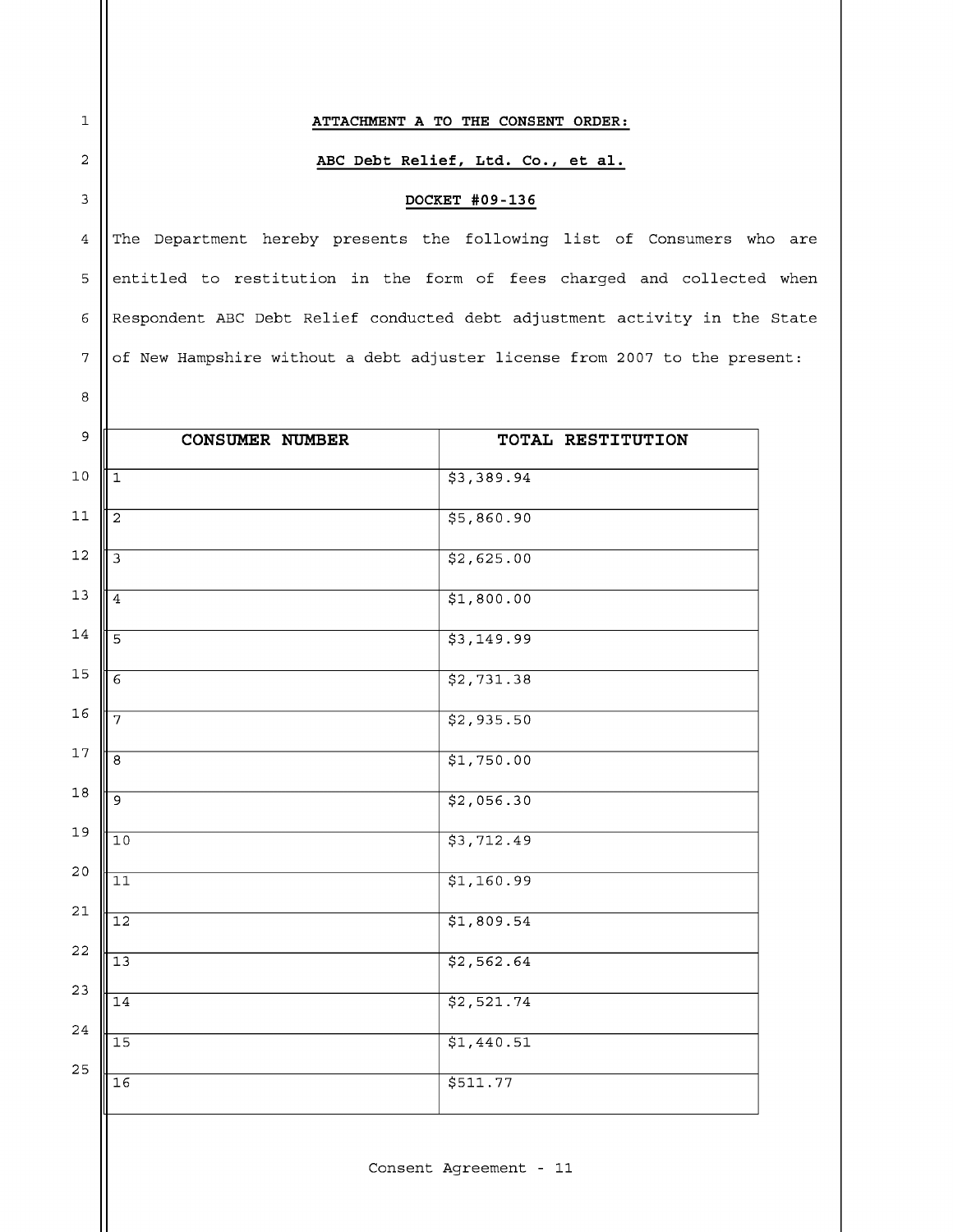| $\mathbf 1$             | 17              | \$2,534.10 |
|-------------------------|-----------------|------------|
| $\overline{\mathbf{c}}$ | $\overline{18}$ | \$2,346.56 |
| 3                       | $\overline{19}$ | \$1,745.24 |
| $\bf 4$                 | $\overline{20}$ | 51, 239.63 |
| 5                       | $\overline{21}$ | \$2,360.94 |
| 6                       | $\overline{22}$ | \$2,121.03 |
| $\overline{7}$          | $\overline{23}$ | \$1,030.62 |
| $\bf 8$                 | $\overline{24}$ | \$2,057.72 |
| 9                       |                 |            |
| $10\,$                  | $\overline{25}$ | \$3,721.95 |
| $11\,$                  | $\overline{26}$ | 5639.60    |
|                         | $\overline{27}$ | \$7,598.19 |
| $12\,$                  | $\overline{28}$ | \$586.38   |
| $13\,$                  | $\overline{29}$ | \$1,360.18 |
| 14                      | 30              | \$704.97   |
| 15                      | 31              | \$1,084.35 |
| 16                      | $\overline{32}$ | \$2,173.80 |
| $17\,$                  | $\overline{33}$ | \$1,639.12 |
| $1\,8$                  | $\overline{34}$ | \$1,993.47 |
| 19                      | 35              | \$2,178.93 |
| $20$                    | $\overline{36}$ | \$227.43   |
| $2\sqrt{1}$             | 37              | \$1,815.37 |
| 22                      | $\overline{38}$ | \$1,334.92 |
| 23                      | $\overline{39}$ | \$3,585.26 |
| $2\sqrt{4}$             | $4\,0$          | \$2,190.21 |
| 25                      |                 |            |
|                         | $4\,1$          | \$789.61   |
|                         |                 |            |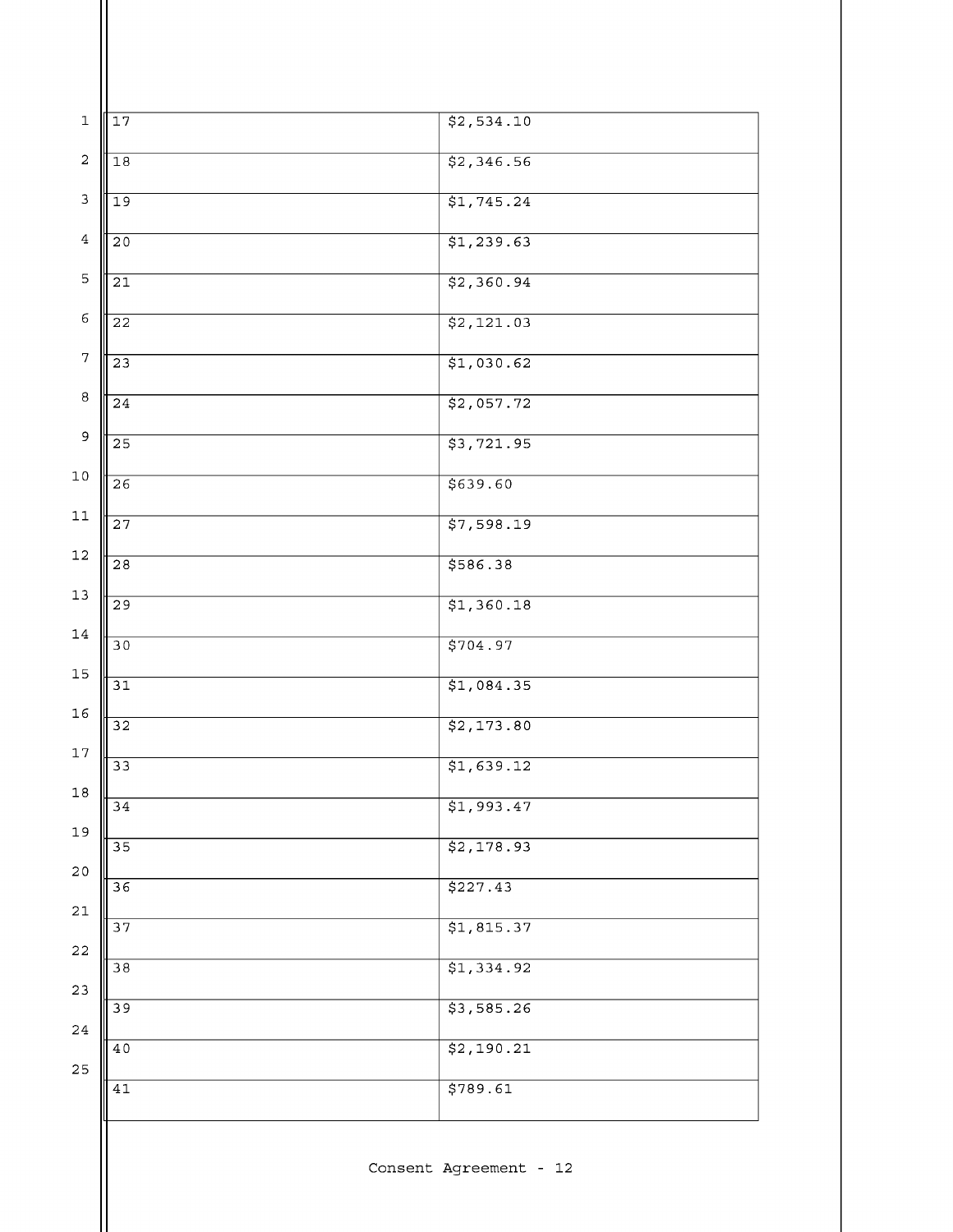|        | 42              | \$460.38   |
|--------|-----------------|------------|
|        | 43              | \$847.92   |
|        | 44              | 5253.61    |
|        | $\overline{45}$ | 5916.65    |
|        | 46              | \$1,248.73 |
|        | 47              | \$733.34   |
|        | 48              | \$305.56   |
|        | 49              | \$2,006.03 |
|        |                 |            |
|        | $\overline{50}$ | \$2,615.48 |
|        | $\overline{51}$ | \$274.24   |
|        | $\overline{52}$ | \$1,217.34 |
|        | $\overline{53}$ | \$122.22   |
|        | 54              | \$1,226.12 |
|        | 55              | \$892.26   |
|        | 56              | \$486.36   |
|        | $\overline{57}$ | \$591.11   |
|        | $\overline{58}$ | \$1,786.06 |
| Ⅲ<br>I | 59              | \$230.60   |
|        | 60              | \$304.08   |
|        | 61              | \$2,395.33 |
|        | 62              | \$1,065.95 |
|        |                 |            |
|        | 63              | \$1,778.34 |
|        | 64              | \$1,402.98 |
|        | 65              | \$2,335.76 |
|        | 66              | \$568.18   |